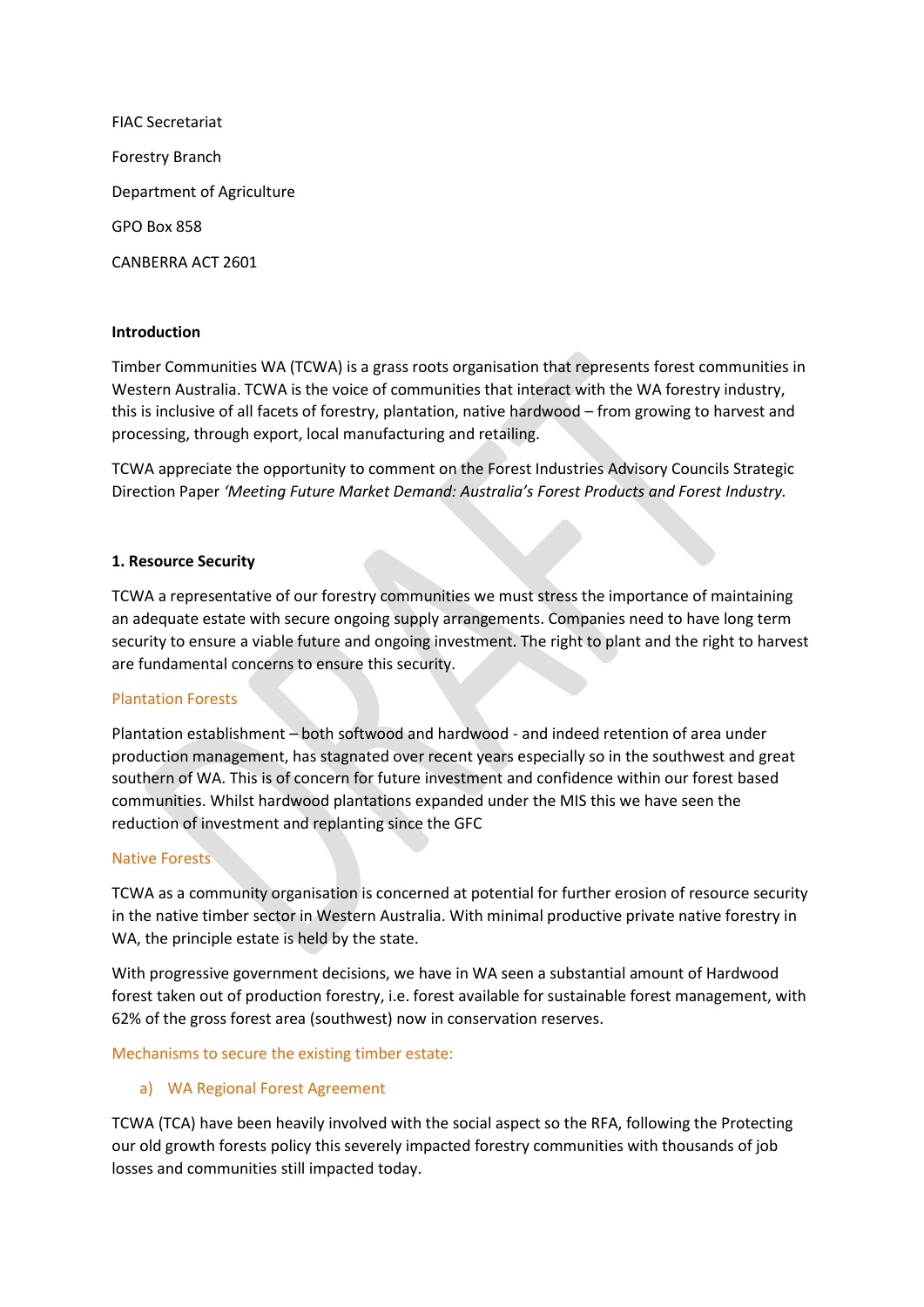RFA's should be a critical instrument for forest resource security, both for the plantation and native forest estates.

Timber estates should be treated similarly to any other agricultural crop, in that they are grown for the primary purpose of harvest. Native forests can be and are managed concurrently for production and some biodiversity management.

Again the RFA should be strengthened to ensure the right to harvest is implicit for actively managed forest.

Mechanisms to protect the existing timber estate and the right to both plant and harvest this timber is the first step in providing a greater level of resource security for the future of the industry. Securing the future of the industry will in turn open up more job opportunity for the people and local communities.

TCWA wants to see the RFA strengthened to provide resource security to industry and in turn to our forest based communities. Additionally to ensure we have the right to regenerate manager forests and to harvest them at maturity.

#### b) Forest Management Plan (FMP)

TCWA is concerned that these planes do not align The WA Forest Management Plan (FMP) is a 10 year plan for the management of state owned forests. The RFA overlaps a significant proportion of the FMP, although not entirely. The RFA is largely enacted through the WA FMP, yet the two plans are not well aligned. The FMP is currently a fixed 10 year plan, the RFA a 20 year plan. The interim 5 yearly assessments do not align nor is there a consistent renewal mechanism. Ideally the two plans should run parallel to each other, over a longer time frame of 20 – 30 years, with a rolling renewal mechanism and corresponding interim assessments. TC WA would like to have the WA RFA and WA FMP s aligned.

#### Mechanisms to expand the timber estate: new investment

Expanding timber estate is essential to meet future demand and boost the competitiveness of the industry.

#### a) MIS

TCWA suggest that **u**nder the reformed structure, a modified incentive scheme similar to MIS should be supported by government and encouraged by industry to attract new plantation investment.

#### b) Off-Setting the fibre footprint

Consideration should be given to how to attract investment in plantation expansion in Australia by undertaking a review of successful models internationally.

c) Offsetting costs.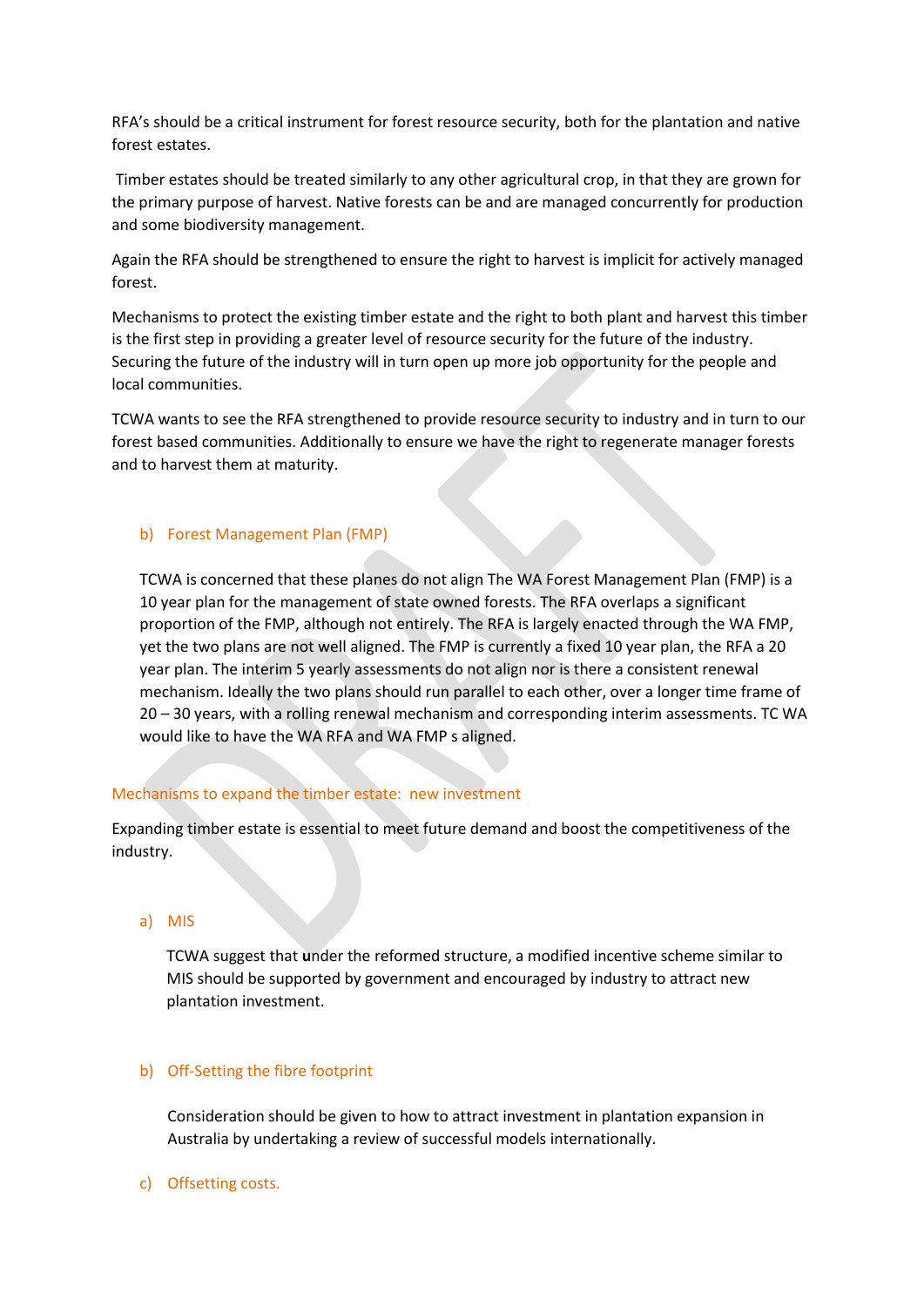Compliance costs are a major inhibiting factor against local manufacturing in Australia. Opportunities for offsetting these costs could improve competitiveness for the industry. Biomass is recognised as a renewable fuel source all over the world, but not yet in Australia, WA Biomass is intending to place a Biomass Plant in Manjimup and have been working to gain approval for establishing a biomass facility for many years; this had been stalled time and time again due to economic and other government policy stands. It is finally pleasing to see moves in the right direction in regard to renewable energy and RET's.

Lack of incentives to make use of forest residues and wood waste for energy generation is missed opportunity. We applaud the indications that the commonwealth government is more open to native wood biomass for inclusion in the revised RET. TCWA also wants to see innovation in a variety of ways to offset the high costs associated with manufacturing in Australia.

#### d) Carbon Policy

Land based carbon abatement schemes are also potential mechanisms to drive investment in the industry. With net carbon sequestration in forests and long term carbon storage in harvested wood products the industry is well placed to contribute to the carbon abatement effort. The timber industry in many ways should be at the forefront of carbon policy considerations.

However, the current policy framework fails to recognise the carbon sequestration of managed forests over successive rotations, nor the carbon stored in timber products. If carbon credits could be obtained for commercially managed forests this would undoubtedly attract investment in the industry. Government policy should support and encourage the development of methodologies to credit carbon sequestration in commercially managed forests, and recognise the carbon stored in timber products.

#### **Fire**

Bush fires in the southwest of Western Australia put in danger the community of Northcliffe, Manjimup and Pemberton. Recently in Western Australia there has been significant loss of standing volume through bushfire. It was of extreme concern that the loss of such a massive volume of future resource has gone almost unnoticed with not account for the social impact for the affected regions.

With reduced active forest management in native forests, fuel loads have been allowed to build heavily to unprecedented levels, significantly contributing to the severity of bushfires. While prescribed burns offer a partial solution, timber harvesting also has a role to play in this regard.

Given a healthy residue market and the right government policy settings it is possible much of the fuel in the forest could be collected and converted to fuel for electricity, or liquid fuels. While making use of biomass is efficient, managing the fire risk is essential to protect the existing estate from bushfires. TCWA encourage active fuel reduction activities in the forest to protect the industry and regional communities from severe bushfires.

#### **2. Strengthened regional approaches**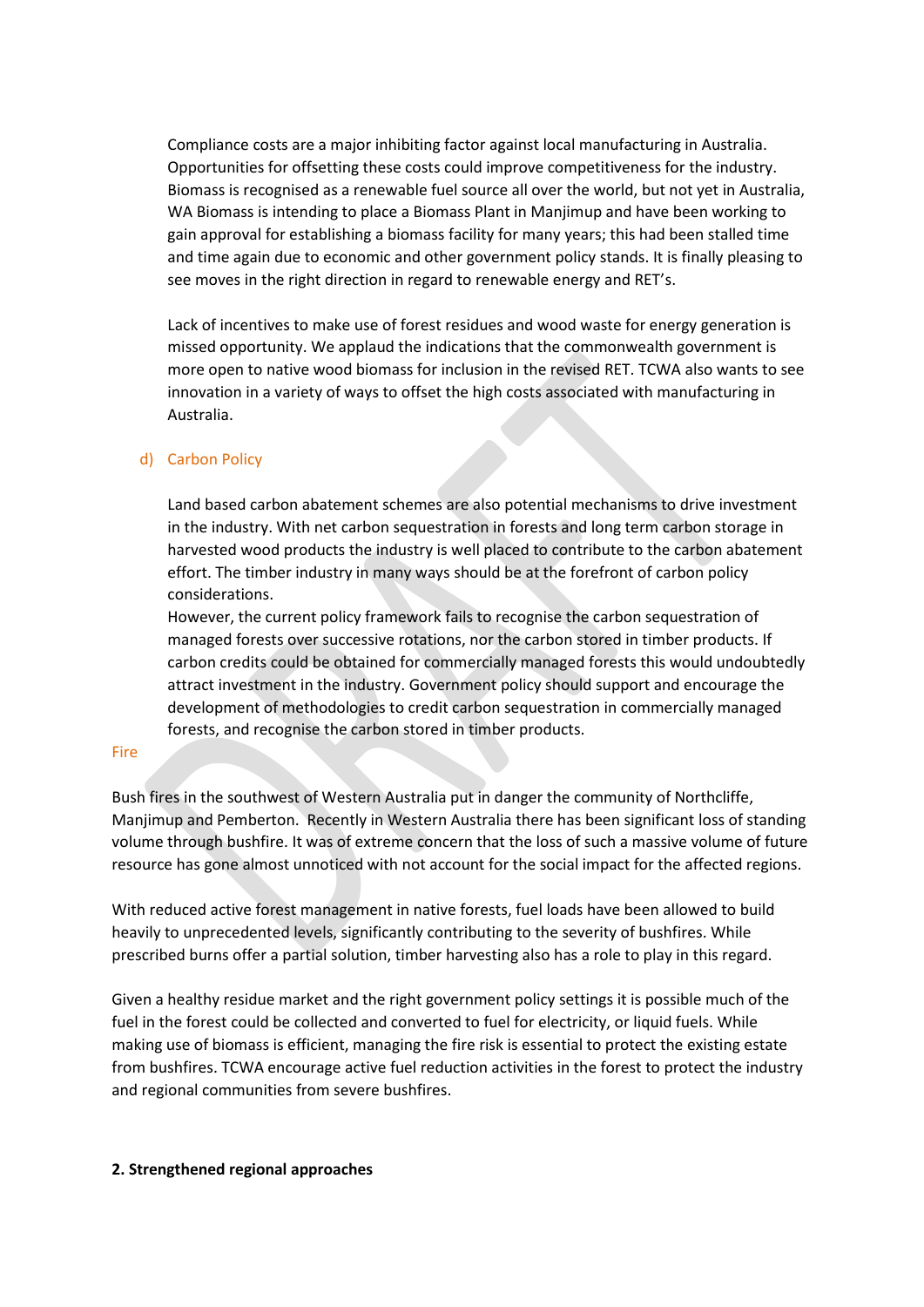The Paper raises the notion of forestry hubs- focusing development around the value chain of a region. We recognise the Bunbury region as one such potential forestry hub in WA, given the number of significant processors located within the region, an enhanced infrastructure network including port facilities and availability of support services. There are other regional areas with the potential to develop as forestry hubs with an effective national framework to promote infrastructure development, such as Albany.

The benefits associated with scale have been seriously depleted in WA due to the declining resource base. While attracting new investment is necessary, attracting new investment in the right location is essential. Past efforts to expand the plantation estate such as MIS and 'Infinitree' (the WA state strategic tree planting program – partly supported by the Commonwealth) resulted in part in successful new development in forestry; but also saw a dispersed array of plantings some of which ultimately proved to be uneconomic to harvest due to their size, slow growth or distance from processing facilities. One option to enhance the notion of forestry hubs may be to look at how to focus new investment within priority areas or within an economic transport distance to priority areas and productive site potential.

Similarly a national framework to focus infrastructure development such as transport networks (including critical road links between major routes) within forestry hubs and priority areas servicing the hubs could generate transport and haulage efficiencies. A national framework should give special consideration to the specific and unique requirements of heavy haulage vehicles to maximise transport efficiency, minimising interaction between freight and local traffic routes where possible.

We with government help need to find ways to prioritise new investment in plantations within a viable distance of existing processing facilities. And to seek a national framework to focus transport infrastructure around existing facilities giving special consideration to the needs of heavy haulage vehicles to maximise transport efficiency.

#### **3. Research and Development**

The Paper acknowledges the importance of R&D and states that *'Industries that do not innovate will inevitably lose market share to those that do'.* Yet there has been a major decline in R&D funding affecting forestry research at CSIRO, and the closure of Cooperative Research Centres (CRC's) and rural R&D corporations (RDC).

The foremost concern with this trend is the permanent loss of key personnel; scientists with specialist knowledge in forestry based research, which are not easily or quickly replaced.

In WA there has been interest is pursuing permanent CRC's to maintain a core group of specialist scientists with a structure to deliver flow through operational implementation.

Given the changing nature of the resource both in native and plantation forestry, research into improving the quality of resource is considered essential work. Principally the areas of research of most interest to the WA industry include; Genetics. Tree breeding to enhance pest and drought tolerance and tree breeding to enhance- specific characterises for pulp or sawn wood production, water modelling to inform state water reform processes and timber durability testing.

International consortiums for R&D may provide opportunities to build on the body of scientific knowledge already in existence and minimise duplication.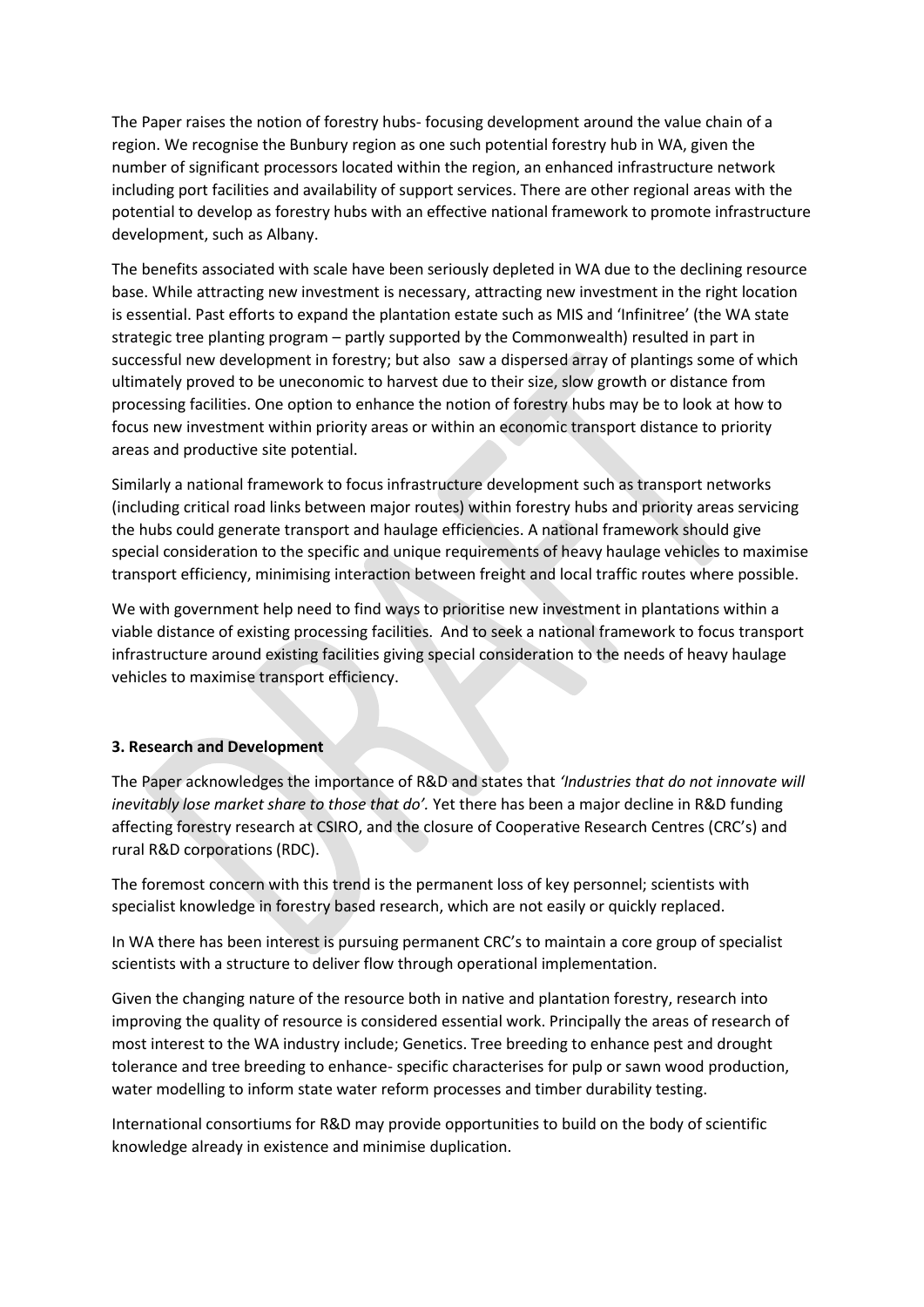Review recent studies into R&D restructure, with a view to retain key scientific personnel and to enhance the body of knowledge in the Australian forest products sector. TCWA support the prioritising of research according to industry requirements. This in turn will opens up opportunity to work with leading universities and researches by providing research grants for them to carry out the R&D. This will allow new technologies to be applied to the forestry industry and at the same time allowing the growth of knowledge and opportunity of research through research grants.

### **5. Consumer and Community Engagement**

## **Certification**

The Paper states '*the forest products sector continues to be responsive to community views'*. The mass consumers at the end of the supply chain should also be educated about certification. This will allow the mass market to be more inclined towards choosing certified wood or paper products that follows the Australian Forestry Standard.

The same trend occurred in the second-wave and third-wave coffee industry. The mass consumers are more aware about purchasing coffee and coffee beans that are 'fair trade' as the certification implies coffee farmers are paid at the market price.

Moving the bias towards certified products in mass consumers is very challenging but it is certainly a game-changer for any industry. International Industry-government lead trade missions should actively promote the AFS brand.

# Wood Encouragement policy

Following the successful introduction by La Trobe City Council in Victoria adopted a wood encouragement policy to ensure wood is given careful consideration by designers, architects and builders for council projects in the region. For La Trobe the policy almost certainly will drive the need for technically skilled people, training, research and development.

TCWA are working with several local councils encouraging the take up of this policy. This would result in increasing demand for local skills and training will in turn open up more job opportunities for the people and local communities.

It would be ideal for forestry hubs to adopt wood encouragement policies to promote the significance of the industry to the region whilst benefiting from local job creation, and associated demand for local skills and training.

#### National Curriculum

Attracting people to a career in forestry is essential for the future of the industry, however as acknowledged in the Paper there has been a significant decline in forest products sector enrolments, both in VET and university courses. It is a concern that declining enrolments are threatening the feasibility of training providers and educational institutions to deliver these courses.

Due to perceived security within forest based industries school leavers are not seeking out employment in the forest products sector due to a lack of knowledge or understanding of the